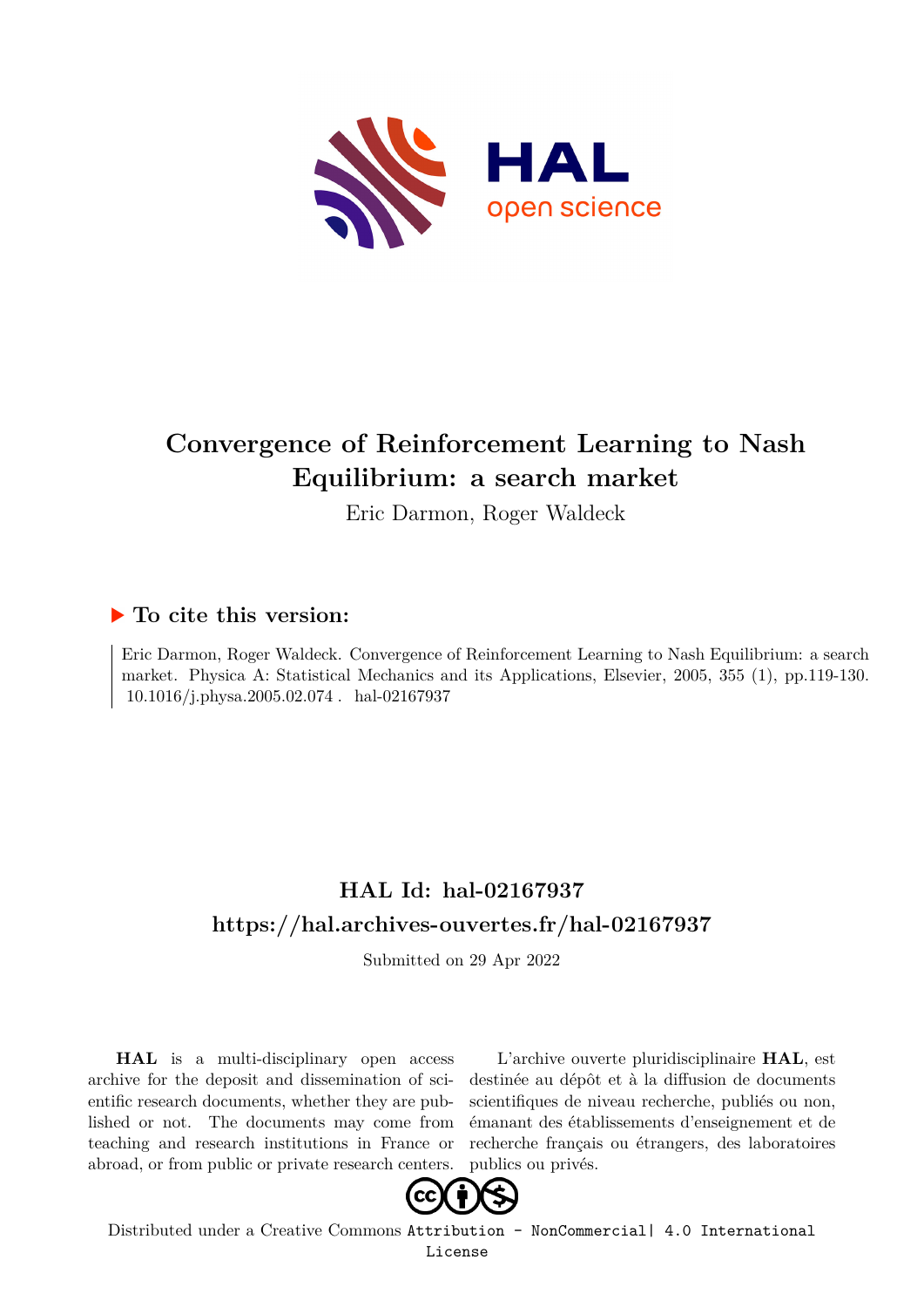### Convergence of reinforcement learning to Nash equilibrium: A search-market experiment

Eric Darmon<sup>a,\*</sup>, Roger Waldeck<sup>b</sup>

<sup>a</sup>*GREDEG-CNRS and Universite´ de Nice Sophia-Antipolis, 250 Avenue Albert Einstein, F-06560 Valbonne, France* <sup>b</sup>*GET ENST-Bretagne Department LUSSI and ICI, Technopole Brest Iroise CS 83818, F-29238 Brest Cedex 3, France*

Since the introduction of Reinforcement Learning (RL) in Game Theory, a growing literature is concerned with the theoretical convergence of RL-driven outcomes towards Nash equilibrium. In this paper, we apply this issue to a search-theoretic framework (posted-price market) where sellers are confronted with a population of imperfectly informed buyers and take one decision per period (posted prices) with no direct interactions between sellers. We focus on three different scenarios with varying buyers' characteristics. For each of these scenarios, we quantitatively and qualitatively test whether the learned variable (price strategy) converges to the Nash equilibrium. We also study the impact of the temperature parameter (defining the exploitation/exploration trade off) on these results.

*Keywords:* Reinforcement learning; Nash equilibrium; Search market; Agent-based modeling

#### 1. Introduction

Since the seminal paper of Erev and Roth (see Ref. [\[1\]\)](#page-11-0) introducing Reinforcement Learning (RL) as an efficient modeling tool to approach human actual behavior,

Corresponding author.

*E-mail address:* darmon@idefi.cnrs.fr (E. Darmon).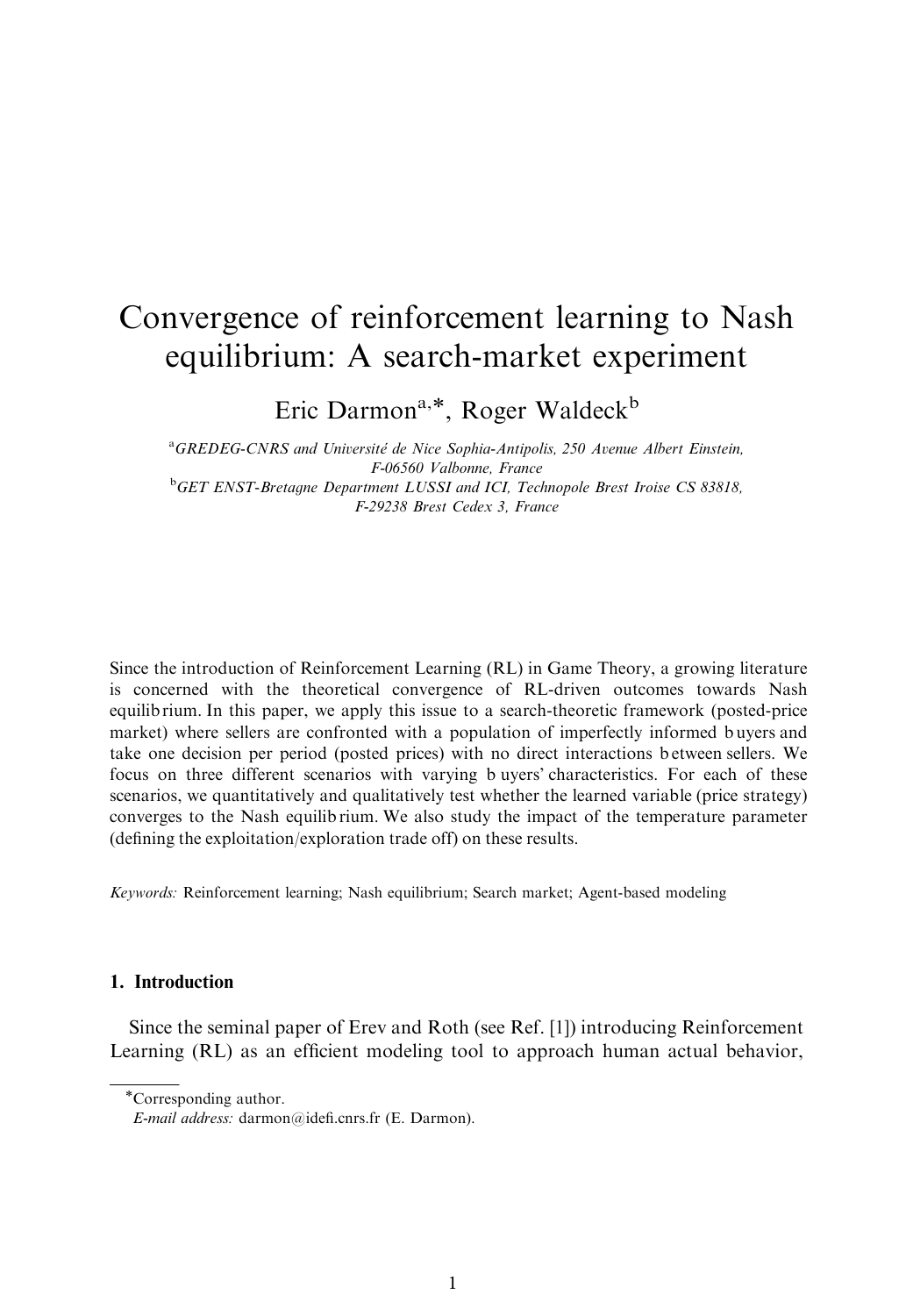a growing literature tried to compare theoretically the properties of large multiagent systems driven by RL to that of the Nash outcome. One key issue is to determine in which conditions these two may coincide. For example, Ref. [\[2\]](#page-11-0) considers this issue in a congestion game analogous to a market entry game. Comparing two specifications of the RL algorithm, the author sketches two situations: in the first one, she considers one isolated RL agent that plays against the  $n-1$  other agents endowed with fixed mixed strategies and so do not react on the RL-agent's decisions. In this setting, it is shown that initial conditions play a crucial role on the final strategy played by the RL agent. The case of *n* RL agents is then examined. The main conclusion is that this second case exhibits more rapidly a stable aggregate behavior and that the relative performance of one RL algorithm depends on the type of considered environment (endogenous evolving versus constant).

This paper provides an illustration of the convergence issue on a simple decentralized market (see Refs. [\[3,4\]](#page-11-0) for examples of RL applications to decentralized markets). Such markets have been used to analyze price formation when the market is not ruled by an auctionner. Recently, these models have been applied to e-commerce in order to explain the persistant price dispersion despite consumers' lower search costs (see Refs. [\[5,6\]](#page-12-0)). In this respect, Ref. [\[7\]](#page-12-0) shows that the link between information and pricing is often misleading in the context of search theory models. Notably, better information may lead to higher price dispersion and a more intensive search by shoppers may lead to higher prices in symmetric mixed strategy equilibrium of the game. We here consider a simple posted-price market of that type: imperfectly informed buyers wish to buy an homogeneous item at the best price on one hand, and sellers try to obtain the maximum profit by setting discrete prices within a bounded range of potential prices on the other hand. There are two types of buyers: (i) uninformed (visit randomly one seller period and shop if the proposed price is less than their reservation price) and (ii) informed buyers (visit *k* sellers per period and buy at the firm setting the lowest of the *k* prices if this price is less than their reservation price). The repartition between the two types is governed by an exogenous parameter *a*. Buyers' behavior is then characterized by the couple  $(a, k)$ . We can identify two polar cases namely Case I ("competitive setting'') where there is only informed buyers and where *k* is equal to the number of sellers and Case II (''monopolistic competition'') where there are only uninformed buyers. For Case I, the Nash equilibrium is the Bertrand competitive outcome, while in Case II, the Nash equilibrium is the monopoly outcome. For intermediate cases, Ref. [\[7\]](#page-12-0) already established the Nash equilibrium in mixed strategies. For these three cases, we test whether the distribution of learned prices converges qualitatively and quantitatively to the Nash mixed equilibrium.

The remainder of this paper is divided as follows: Section 2 presents the simulation model and the implementation of the RL algorithm. Section 3 summarizes the results for the two polar cases (Cases I and II). Section 4 presents the results for one representative intermediate case. Section 5 concludes.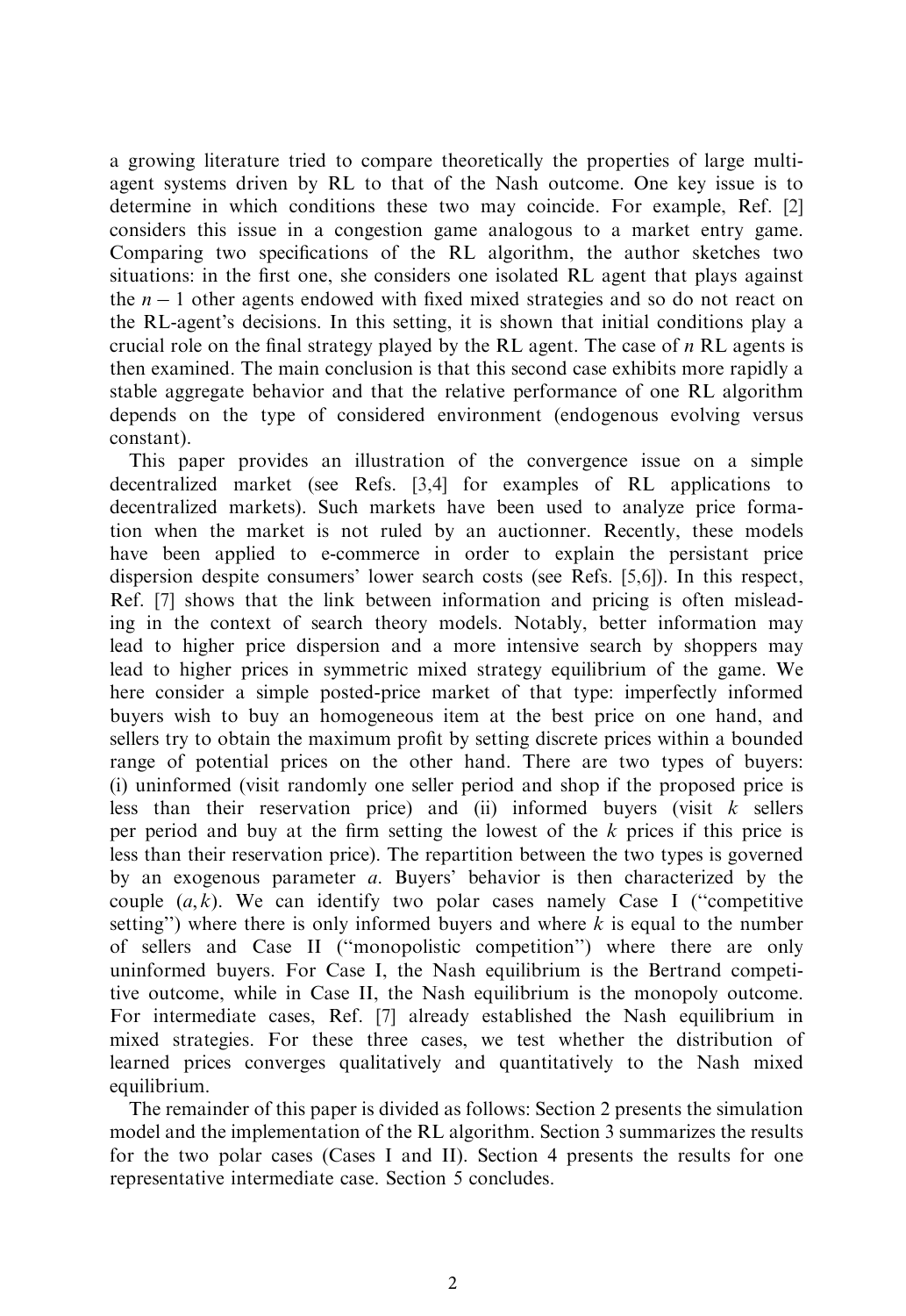#### 2. The model

We consider a posted-price market where *S* sellers (indexed by *s*) and *B* buyers, respectively, produce and consume an indivisible and homogeneous item. The timeline of a session  $t$   $(t = 1, \ldots, T)$  is as follows: (i) sellers post prices; (ii) buyers visit sellers and transact; (iii) sellers compute their profits and reward the pricing rule.

On the demand side, *B* buyers need to purchase one unit of an indivisible good at each period. Their reservation price (*v*) is identical and will further be equal to 100. We distinguish two types of buyers: (i) informed buyers (in proportion *a* of the total population of buyers with  $a \in [0, 1]$  who systematically visit *k* sellers per session (fixed sample search strategy) and buy at the lowest proposed price; and (ii) uniformed buyers who visit only one seller per session and buy at that price (since this price not higher than *v*). We deal with non-repeated purchases, so that the identity of the sampled sellers is randomized at each session (no recall effect).

On the supply side, sellers post price simultaneously and hence independently of the other sellers (no direct imitation). Prices are posted at the beginning of the session (no bargaining). Since sellers know buyers' reservation price  $v$ , posted prices cannot be higher than *v*. Besides, we suppose that sellers incur a constant and identical per unit cost (*c*) that will be further set without loss of generality to 0. Consequently, possible prices can range from 0 to 100. We will suppose that posted prices  $(p_t)$  are discrete within that range with a 1%-step, hence the set of potential prices  $p_t$  is the set of integers  $\{0, 1, 2, \ldots, 100\}$ . We can hence consider each possible price as an independent rule ({Rule #0: Set price 1}, {Rule #1: Set price  $1$ , etc.) that can be further modeled by a RL. In this setting, rules have no condition part and are then fully determined by a couple {action, fitness}. Let us note  $F_{t,s}^i$  the fitness of the pricing rule *i* of Seller *s* at period *t*. RL processes are controlled by two elements: (i) a selection mode that governs which rule should be activated at the current period; and (ii) an updating mode that governs how the agent records its experiences.

 *Selection mode*: The selection mode is usually expressed as a tradeoff between exploration (of new rules) and exploitation (of past ones). Such a tradeoff can be reproduced through a stochastic selection mode using Boltzmann distribution. Each rule is then selected with the following probability:

$$
prob\{Select\ Rule\ i\} = \frac{e^{\frac{P_{i,s}^{i}}{\tau}}}{\sum_{j} e^{\frac{F_{i,s}^{j}}{\tau}}} \quad (\forall i, \forall s, \forall t \geq 1), \tag{1}
$$

where  $\tau > 0$  and where  $\tilde{F}_{i,s}$  are the fitnesses normalized between 0 and 1. Parameter  $\tau$  ('*temperature*') sets the tradeoff between exploration and exploitation: higher  $\tau$ lead to a more frequent exploration of all possible pricing rules.

 *Updating mode*: Rules are rewarded by the actual profit generated as they are used  $(\pi_{t,s} = (p_{t,s} - c)(n_{t,s})$  where  $n_{t,s}$  is the number of actual transactions of seller *s* at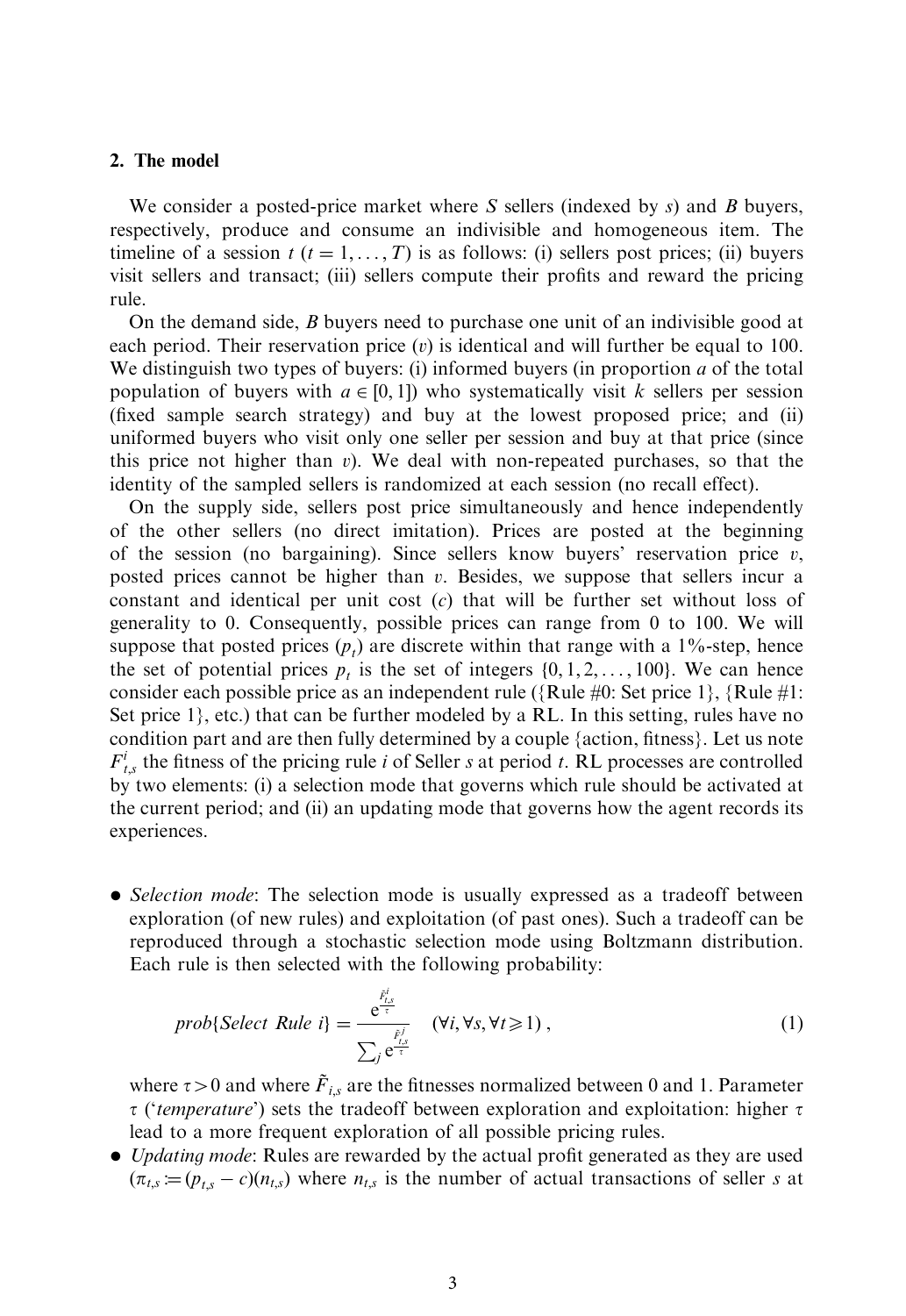period *t*). The updating mode is the following:

$$
F_{t+1,s}^i = F_{t,s}^i + \alpha(\pi_{t,s} - F_{t,s}^i) \text{ with } \pi_{t,s} := (p_{t,s} - c)(n_{t,s}) \quad (\forall i, \forall s, \forall t \ge 1).
$$
 (2)

With this formulation, the fitness of a rule is a weighted average of its past payoffs. As parameter  $\alpha$  (with  $\alpha \in ]0, 1]$ ) increases, sellers' memory decreases i.e. past experiences have a less important weight in his current decisions.

At the first period, sellers have uniform expectations about the potential profit generated by all pricing rules. The initial fitness  $F_0$  is then identical for every seller and every rule. Coefficient  $F_0$  can also be interpreted as sellers' expected belief about market profitability.  $B(v - c)$  is the maximum potential profit on this market (case of a single seller selling at the monopoly price *v*). When parameter  $\delta$  decreases, sellers' initial beliefs are less and less enthusiastic.

$$
F_{t=0,s}^i = F_0 = \delta B(v-c) \quad (\forall i, \forall s, \delta \in [0,1]).
$$
\n(3)

We implemented a JAVA multi-agent model to simulate the model. The whole material (source code, classes and an executable interface) are available on request to the corresponding author or at the following URL: [http://e.darmon.free.fr/](http://e.darmon.free.fr/fssmarket/) [fssmarket/](http://e.darmon.free.fr/fssmarket/). Due to lack of space, we could not report all the related charts and report the reader to [\[8\]](#page-12-0).

#### 3. Case I- and Case II-results

#### *3.1. Bertrand competitive setting (Case I)*

In this setting, all buyers are informed and systematically visit the whole set of sellers  $((a, k) = (1, S)$ . Hence, the Nash-theoretical model predicts a degenerated distribution of posted prices, i.e. an equilibrium in pure strategies where the unique posted price is equal to the production cost *c*. In a discrete setting, one should then expect posted prices to converge to the production cost incremented by one price step, i.e. 1 here.

[Fig. 1](#page-5-0) shows a representative run of this particular situation.<sup>1</sup> From these figures, we can see that sellers learn to play the competitive outcome despite their initial ignorance of buyers' behavior and of the strategies of other sellers: after 800 time steps, the average posted price converges to the unique competitive price and sellers post this price with a 98% frequency. As expected, the price dispersion of accepted prices is null unlike that of posted prices which decreases after convergence but does not vanish. This can be easily explained: we assumed that the temperature coefficient  $\tau$  is constant over time and we did not calibrate it arbitrarily to exogenously decrease

<sup>&</sup>lt;sup>1</sup>It should, however, be noted that while the stationary positions of two different one-shot runs are qualitatively identical, the dynamics leading to those stationary positions can vary from one run to another. As we only deal with stationary outcomes in this paper, we cannot account for this last aspect but some regularities (e.g. periodic movements of prices) can often be reported.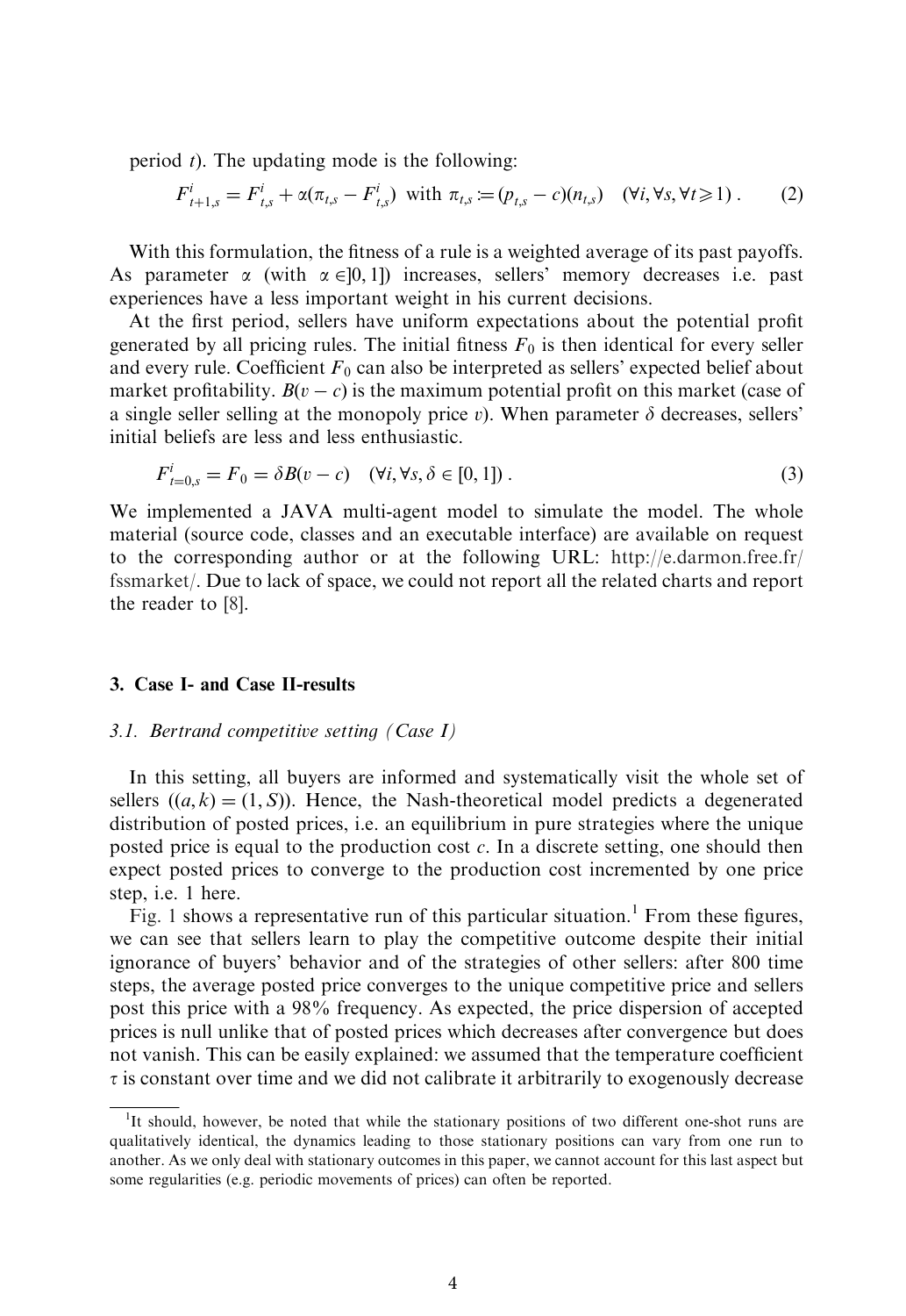<span id="page-5-0"></span>

Fig. 1. Representative shot of Case I with  $\alpha = 0.8$ ,  $\tau = 0.1$  and  $\delta = 1$ . Over the last 100 periods, the average posted (resp. accepted) price of the distribution is 2.04 (resp 0.99). The standard deviation of proposed (resp. accepted) prices is 4.32 (resp. 0).

when the system reaches a stationary position. For that reason, sellers never stop exploring alternative strategies. Hence, there is always a non-vanishing fraction of sellers (2% on average) that try other pricing strategies at each period.

The previous result has been obtained with a temperature  $\tau$  equal to 0.1. To test the impact of the temperature, we ran another simulation with the same parameters but with a higher temperature i.e.  $\tau = 0.2$  (see charts in Ref. [\[8\]](#page-12-0)). Sellers here use alternative price strategies more frequently. The competitive pricing strategy is played only with a 55.85%-frequency (as compared to 98% previously). As expected, higher temperature degrees lead to a more frequent use of alternative rules, i.e. rules that do not have the maximum fitness at period *t*. However, it should be kept in mind that these price experimentations do not yield better profits: in this setting, buyers have a complete overview of the prices posted on the market, they can hence select only the best price seller. This explains why the gap between the average posted price and the average accepted price increases as the temperature  $\tau$  increases. From sellers' point of view, deviating from the competitive strategy, leads to a decrease in profits whenever the number of sellers is sufficiently high. In game-theoric terms, pricing strategies other than the competitive outcome  $(p_{t,s} = 1)$  are then strictly dominated once prices have converged. Using a multi-shot analysis, we can generalize this conclusion by repeating the previous simulation with different  $\tau$  parameters discretely and randomly drawn in  $[0, 0.55]$ . For each simulation run, we record the average and standard deviation of the prices posted once the processes have converged (see [Fig. 2](#page-6-0)).

As one can see, sellers play the Nash equilibrium more and more accurately as the temperature decreases. On the contrary, as the temperature increases, average posted prices increase. Considering the magnitude of payoffs normalized between 0 and 1, temperature coefficients higher than 0.5 lead to random choices. When choices are random, the distribution of posted prices converges to a uniform distribution over  $[0, v] = [0, 100]$  which mean is hence 50. However, as previously noted, we can notice that temperature variations have a weak impact on the average accepted price as an increase in the temperature leads to an excessive experimentation. Because buyers can perfectly switch to the most competitive seller, the average accepted price remains low. If we consider the highest temperature degrees, we can notice a slight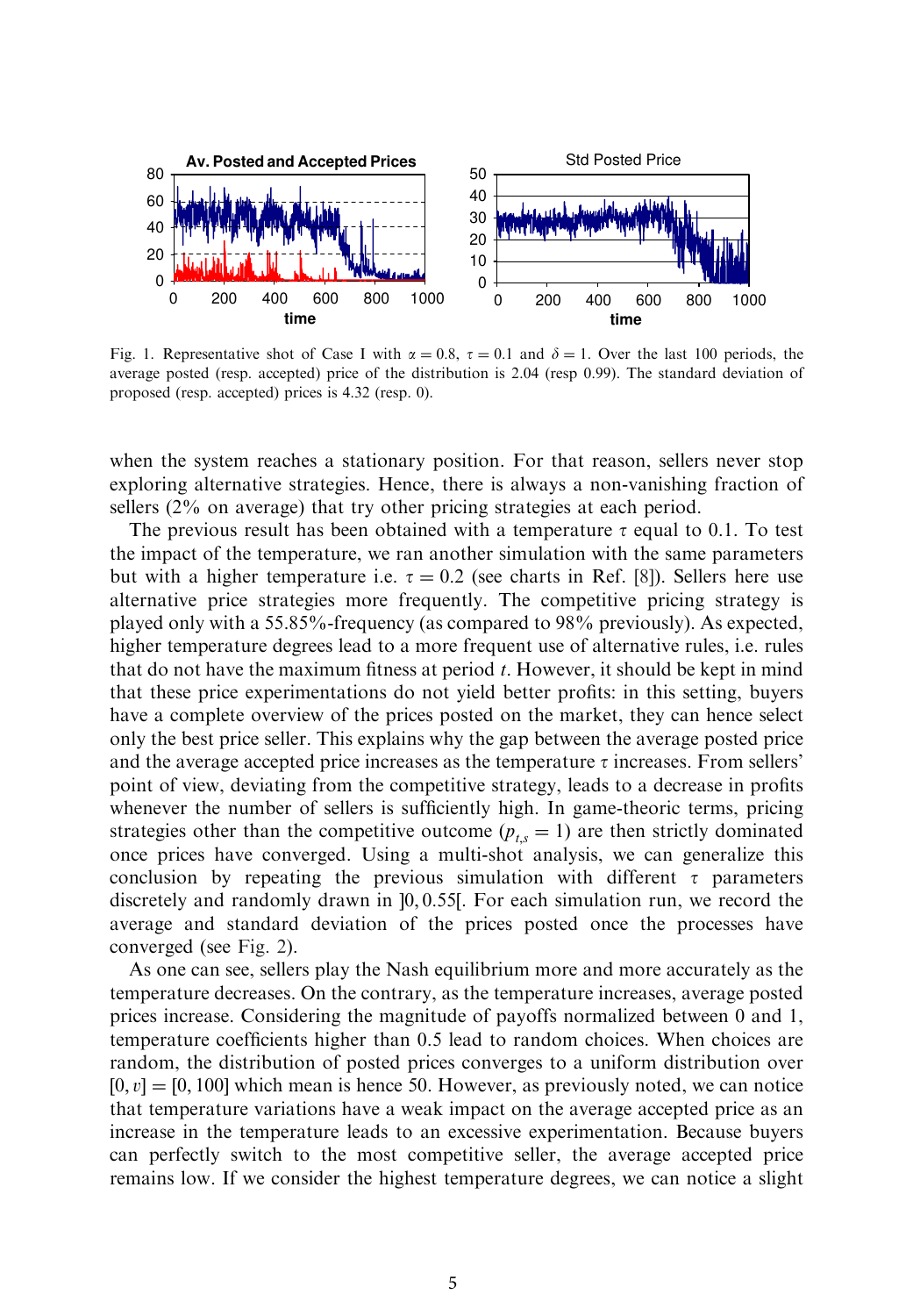<span id="page-6-0"></span>

Fig. 2. Average posted and accepted prices with temperature parameters varying from 0.05 to 0.55  $(\alpha = 0.8, \tau = 0.1, \delta = 1$  and 100 iterations). Each point represents the average of the posted (or accepted) prices over the last 100 periods.

increase in accepted prices. This can be easily explained: as choices are random, the probability that one of the *S* sellers choose the competitive price decreases, thus increasing the average accepted price. In fact, the expected value of the minimum of 20 prices drawn from a uniform distribution on  $[0, 100]$  can be shown to be equal to 100/21.

In short, the temperature plays a more important role by defining the frequency at which the Nash strategy is selected at equilibrium. However, the impact of the temperature coefficient would be less important if this coefficient would be controlled to decrease over time.

#### *3.2. Monopolistic competition (Case 2)*

We here consider a case where all buyers are uninformed  $(a = 0, \forall k)$ . In a Nash setting, sellers are informed about this feature. Consequently, buyers are ''captive'' and sellers can exploit this local monopoly situation by setting the monopoly price *v*. This leads again to an equilibrium in pure strategies and to a degenerated distribution with no price dispersion (null price variance; average price equal to *v*). As previously, this result only holds if buyers' characteristics are common and sellers' behaviors are symmetric. [Fig. 3](#page-7-0) presents a representative run illustrating this situation:

The learned distribution now has one peak located at the monopoly price. From the previous figure, we can deduce that sellers partially learn to adapt to the characteristics of the population of buyers. The average posted price, once the process has converged to a stationary position is here 74.5 against  $v = 100$  if sellers would have played the Nash equilibrium. In the same way, the learned standard deviation of posted (accepted) prices is equal to 24.55 against 0 if sellers would have played the Nash equilibrium. In this respect, Cases I and II are not symmetrical: as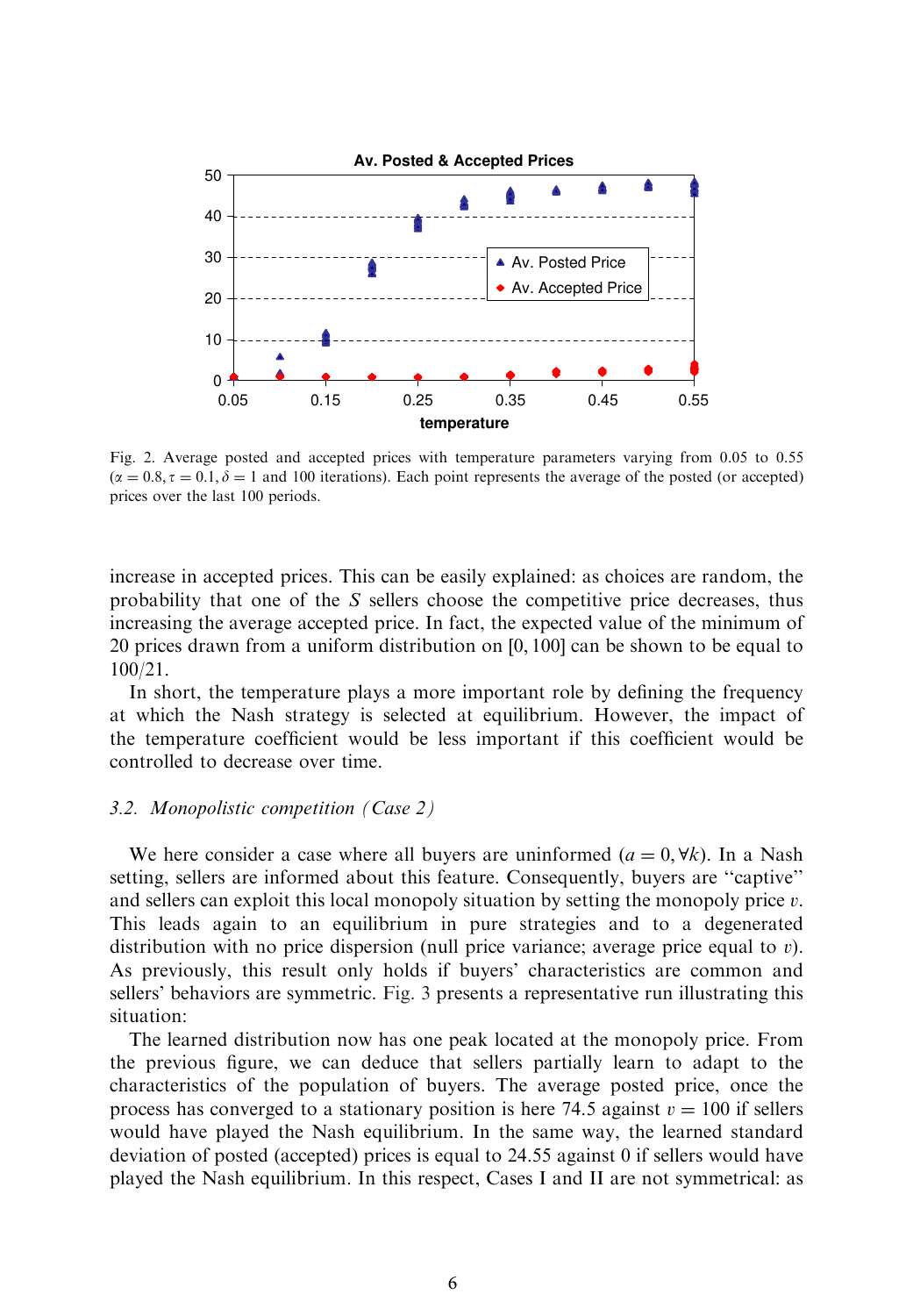<span id="page-7-0"></span>

Fig. 3. Case II with  $\alpha = 0.8$  and  $\delta = 1$ . Over the last 100 periods, the average posted (and accepted) price of the distribution is 74.11. The standard deviation of proposed (and accepted) prices is 24.55.

the temperature parameter  $\tau$  was set at 0.1, sellers played Nash equilibrium with a 98%-frequency in Case I. Here, with the same temperature parameter, sellers play Nash with a 5%-frequency only. This cannot be accounted to a coordination problem among sellers: as  $a = 0$ , the payoffs of one particular seller is on average independent from the payoffs of other sellers, since the population of buyers is captive to one seller, and since the number of buyers received by one seller at each period  $(B/S)$  is on average constant. Cases I and II are asymmetric because the payoff structure (not known by the sellers themselves) is different once a stationary position is achieved. In Case I, a small deviation from the competitive pricing strategy causes a sharp decrease in profits, because buyers can detect any difference in posted prices and thus instantaneously switch to the most competitive seller. This does not hold in Case II: as a seller experiments a strategy close to the monopoly pricing strategy (e.g.  $v - 1$ ), the decrease in profit is smooth and the two pricing rules receives a comparable profit. Considering the stochastic selection mode, those strategies continue being played with a positive probability.

Let us illustrate this by the following simplified numerical example. Consider the two pricing rules  $\{p = v\}$  and  $\{p = v - 1\}$ . On average, any seller receives  $B/S = 50$ uninformed buyers at each period. Uninformed buyers conclude a transaction with this seller whatever the posted price (once  $p \leq v$ ). If seller sets  $p = v$  (resp.  $p = v - 1$ ), it receives  $\pi = 20(100) = 2000$  (resp.  $\pi = 20(99) = 1980$ ). Let us assume that this seller just plays these two strategies: considering the stochastic selection mode expressed by Eq. (1) and since  $\tau = 0.1$ , Strategy  $\{p = v\}$  is played with probability 0.512 while Strategy  $\{p = v - 1\}$  is played with probability 0.488. As one can see, a slight difference in the two payoffs leads the two strategies to be played with very close probabilities. As we lower the temperature coefficient, these probabilities are distorted and the probability of playing the monopoly price *v* increases. In Ref. [\[8\],](#page-12-0) we illustrate this argument for  $\tau = 0.01$ . As we can note, the monopoly outcome is played with a greater frequency (13.7%), as the temperature is lowered. The whole posted-price distribution shifts left as revealed by its higher average (79.32). Iterating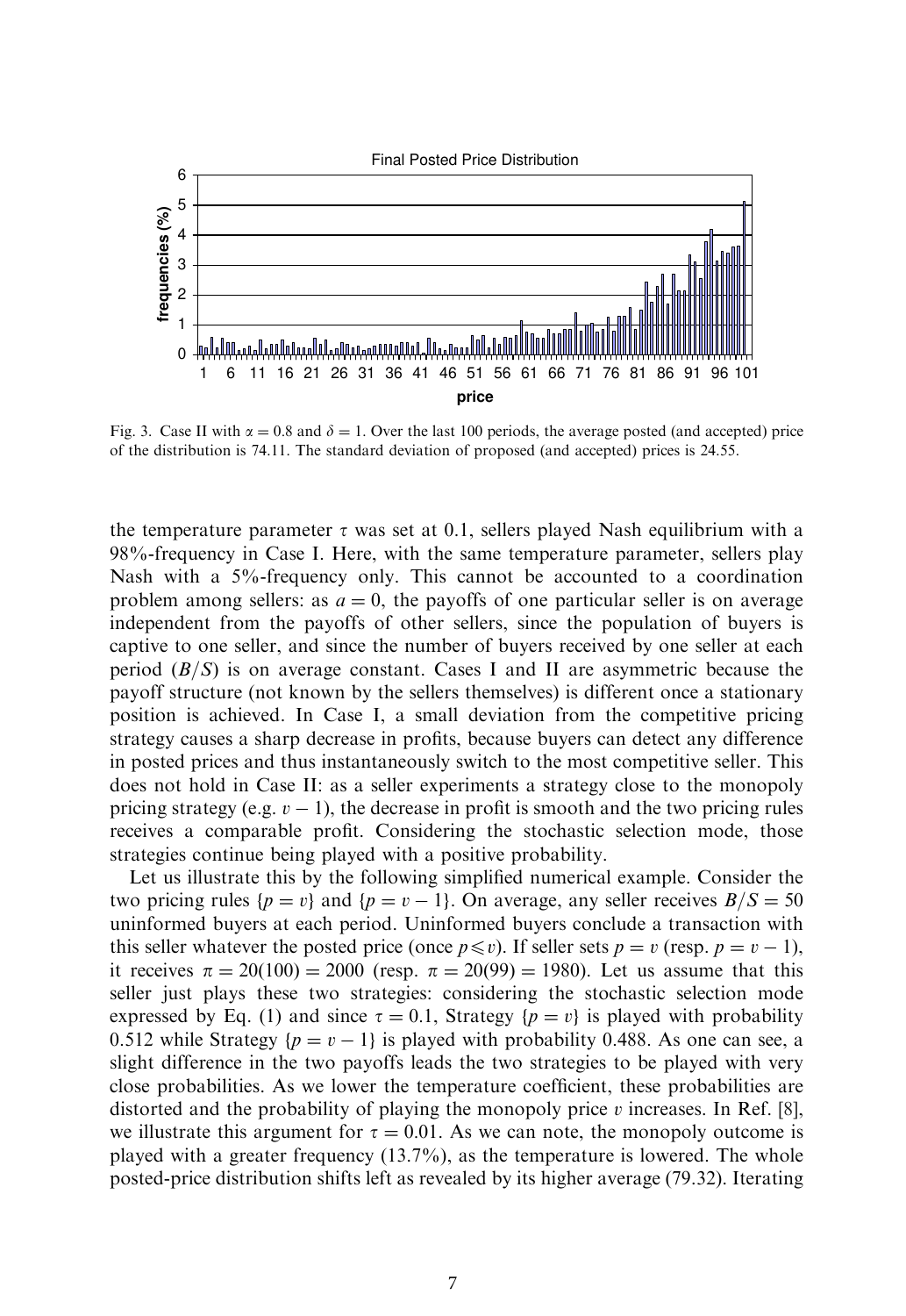

Fig. 4. Average posted price with temperature parameters varying from 0.05 to 0.55 ( $\alpha = 0.8$ ,  $\delta = 1$  and 100 iterations). Each point represents the average of the posted prices over the last 100 periods.

the same experiment for a smaller  $\tau$  coefficient ( $\tau = 0.01$ ), we can see that the learned distribution is slowly converging towards the Nash distribution.

As previously, we used a multi-shot analysis to determine qualitatively the impact of the temperature coefficient on the stationary position (cf. Fig. 4).

Fig. 4 shows that the convergence to the Nash equilibrium is better achieved if the temperature coefficient decreases. However, as indicated by the first representative shots, this convergence is less perfect than that observed in Case I, as a consequence of the payoff structure. Comparing Cases I and II yields to the following conclusion: in this search experiment, the ability of RL sellers to converge to a Nash equilibrium in pure strategies (such as Cases I and II) highly depends on the payoff function once a stationary position has been reached. A non-continuous payoff structure favors here the convergence to the pure equilibrium while a continuous payoff structure makes agents continue playing mixed strategies. The payoff structure would be neutral if sellers would only select the ''greedy action'' at equilibrium. Again, this could be achieved trough an exogenous decrease in the temperature over time.

#### 4. One illustrative intermediate case

Between the two polar cases presented in the previous sections, many intermediate situations could be considered. In all these intermediate situations, the Nash profitmaximizing strategy can be expressed as a balance between a ''high price–low sales'' and a ''high sales–low price'' strategies (see Ref. [\[7\]](#page-12-0) for a proof). In the first case, sellers target the captive (uninformed) population of buyers while they target the informed fraction of buyers in the second case. As previously, in order to implement such a strategy, sellers would need to know (i) how buyers' types are distributed (i.e. parameters *a* and *k*) and (ii) that other sellers will exhibit the same behavior (symmetric equilibrium). Again, we ask to what outcome the final distribution of posted prices converges if both conditions are not filled ex ante.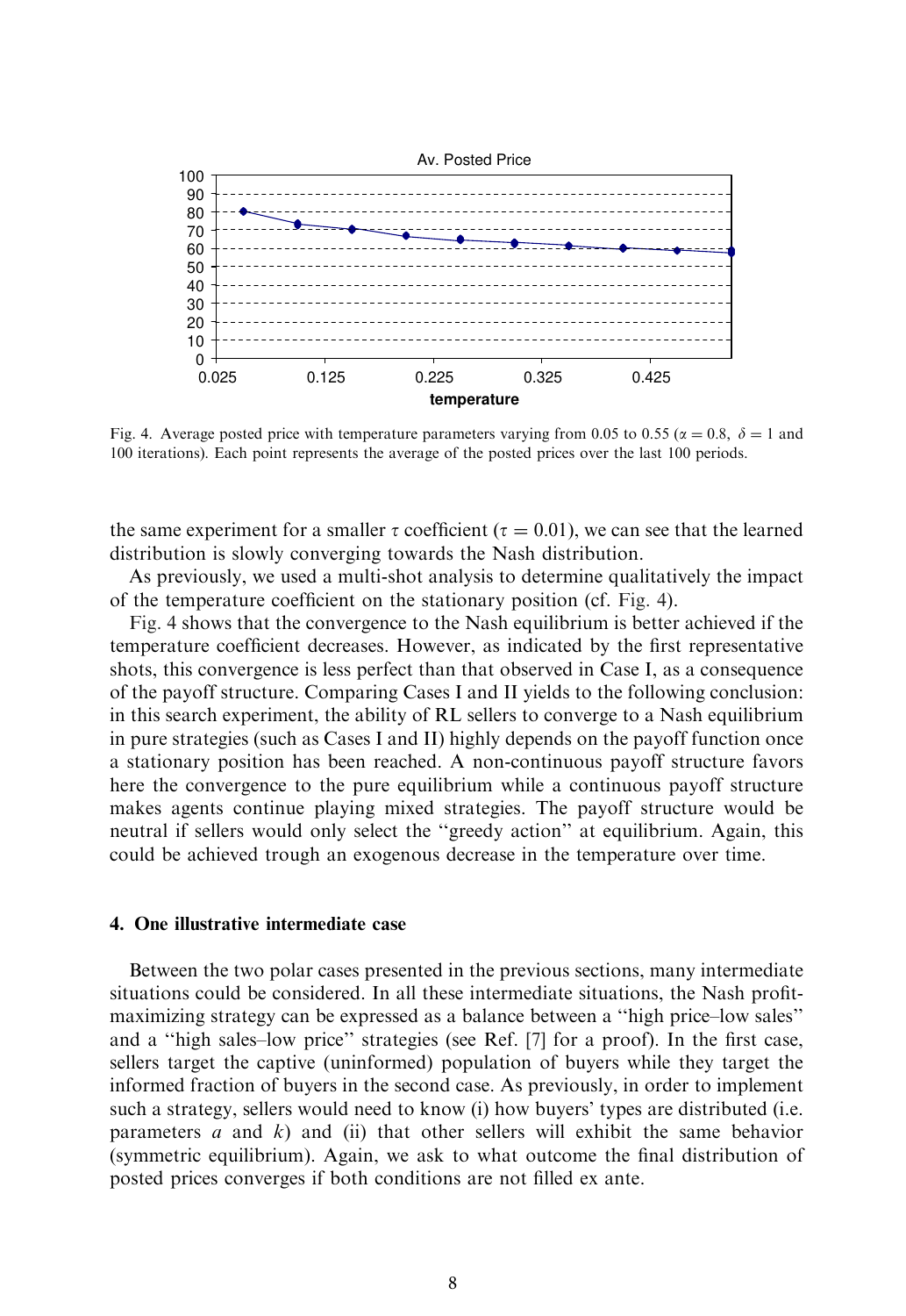

Fig. 5. Learned posted-price distribution (with  $a = 0.6$ ,  $k = 4$  and  $\tau = 0.05$ ).

To illustrate this situation, let us consider a particular case<sup>2</sup> where  $a = 0.6$  and  $k = 4$ . Fig. 5 presents the Nash distribution of posted prices (see Ref. [\[7\]](#page-12-0) for a proof). This distribution can be computed and exhibits the following characteristics: (i) inverted U-shaped bimodal distribution with one peak located at the monopoly price *v* and a second peak located at the minimum bound of the distribution  $p_{\min}$  $(1 - a)v/((k - 1)a + 1) \simeq 14.3$  strictly superior to the competitive price as  $a \neq 1$ ); (ii) mean (resp. standard deviation) of posted prices is equal to 59.3 (resp. 30.6).

The following chart plots the simulated and the theoretical distribution of posted prices. To obtain the simulated distribution, we recorded the prices stored by all sellers in the last 100 market sessions (i.e. once the process has converged).

We can reject<sup>3</sup> the assumption that the learned distribution converges to the Nash distribution. As previously, we decreased the temperature parameter to determine whether the non-convergence result was caused by an excessive exploration of less-preferred strategies. We ran different runs with the same set of parameters (see Ref. [\[8\]\)](#page-12-0) and noted that despite initial identical parameters, the learned distributions of posted prices still exhibit more variability than what we observed in Cases I and II. However, these differences do weakly impact on the average and standard deviation of posted prices. By plotting the two distributions together, we can identify the origin of the differences between the Nash and the learned distributions: first, sellers continue playing with a positive probability prices inferior to  $p_{\text{min}}$ . Without knowing buyers characteristics  $(a, k)$ , sellers fail to coordinate efficiently on the minimum price, and hence play more competitive prices more frequently. Second,

<sup>&</sup>lt;sup>2</sup>Due to lack of space, we cannot report the results of the simulation model for all  $(a, k)$  configurations. The reader can refer to Ref. [\[9\].](#page-12-0)

<sup>&</sup>lt;sup>3</sup>We performed a Kolmogorov-Smirnoff adequation test and tested the hypothesis that the learned and the Nash distributions are equal. With a 5% significance level, such tests systematically rejected the equality assumption.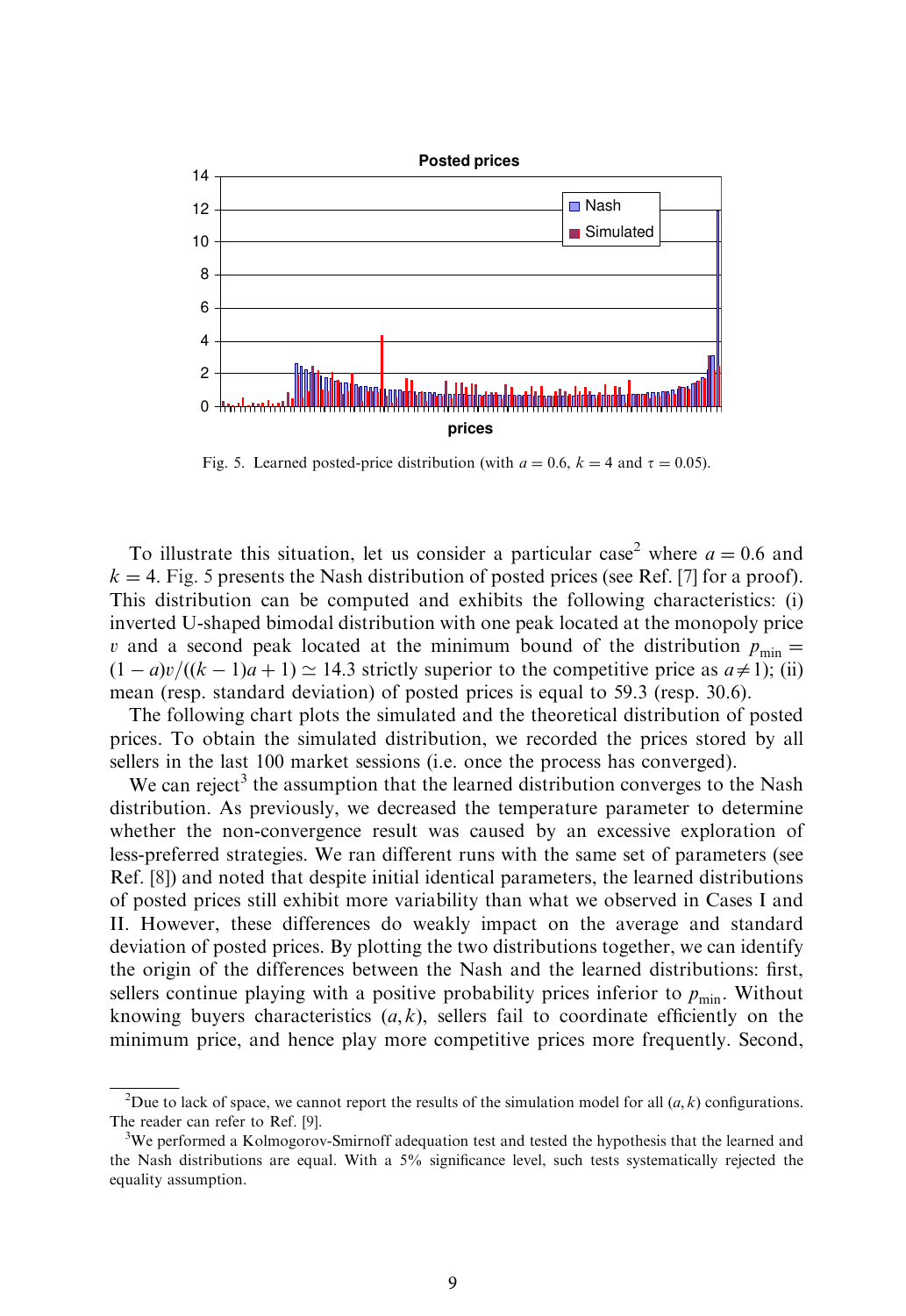

Fig. 6. Average posted price with temperature parameters varying from 0.05 to 0.55 ( $\alpha = 0.8$ ,  $\delta = 1$ ) and 100 iterations). Each point represents the average of the posted prices over the last 100 periods (with  $a = 0.6, k = 4$ ).

the monopoly pricing strategy does not emerge solely but sellers just learn to play "high-price" strategies  $(p>80)$  more frequently.

In this intermediate case, increasing or decreasing the temperature does not enable sellers to better approximate the Nash equilibrium. We computed a multi-shot analysis with varying temperature degrees (cf. Fig. 6): Unlike Cases I and II, the temperature has no direct impact on the convergence towards the Nash mixed equilibrium. Again, as  $\tau$  increases, choices are more and more randomized so that the average posted price tends to 0.5.

#### 5. Conclusions

This aim of this paper was to illustrate the convergence of RL system to a Nash equilibrium within a simple search-market framework. We studied three cases: two polar cases (Nash equilibrium in pure strategy) and one intermediate case (Nash equilibrium in mixed strategies). Inferring from these three cases, we cannot formulate any definite acceptance/reject conclusion regarding the convergence of the RL-based distribution of posted prices towards the Nash one. Considering the competitive outcome case, we showed that sellers learn quite perfectly the Nash distribution whatever the RL coefficients. We showed the role of the temperature (exploration/exploitation parameter) on the final outcome: a decrease in temperature makes choices converge to the ''greedy action'' (competitive outcome). In Case II (monopolistic competition) it has been shown that sellers learn (although less perfectly) to adapt to buyers' characteristics, by setting prices close to the monopoly price. Comparing Case I with Case II, we noted that sellers endowed with the same exploration/exploitation parameter play the Nash equilibrium in Case II less frequently than what they do in Case I. This illustrates the potential role of the payoff structure in the convergence towards the Nash equilibrium. Finally, we considered one intermediate case where the Nash equilibrium is to play mixed strategies (tradeoff between high sales-low margins and low sales-high margins).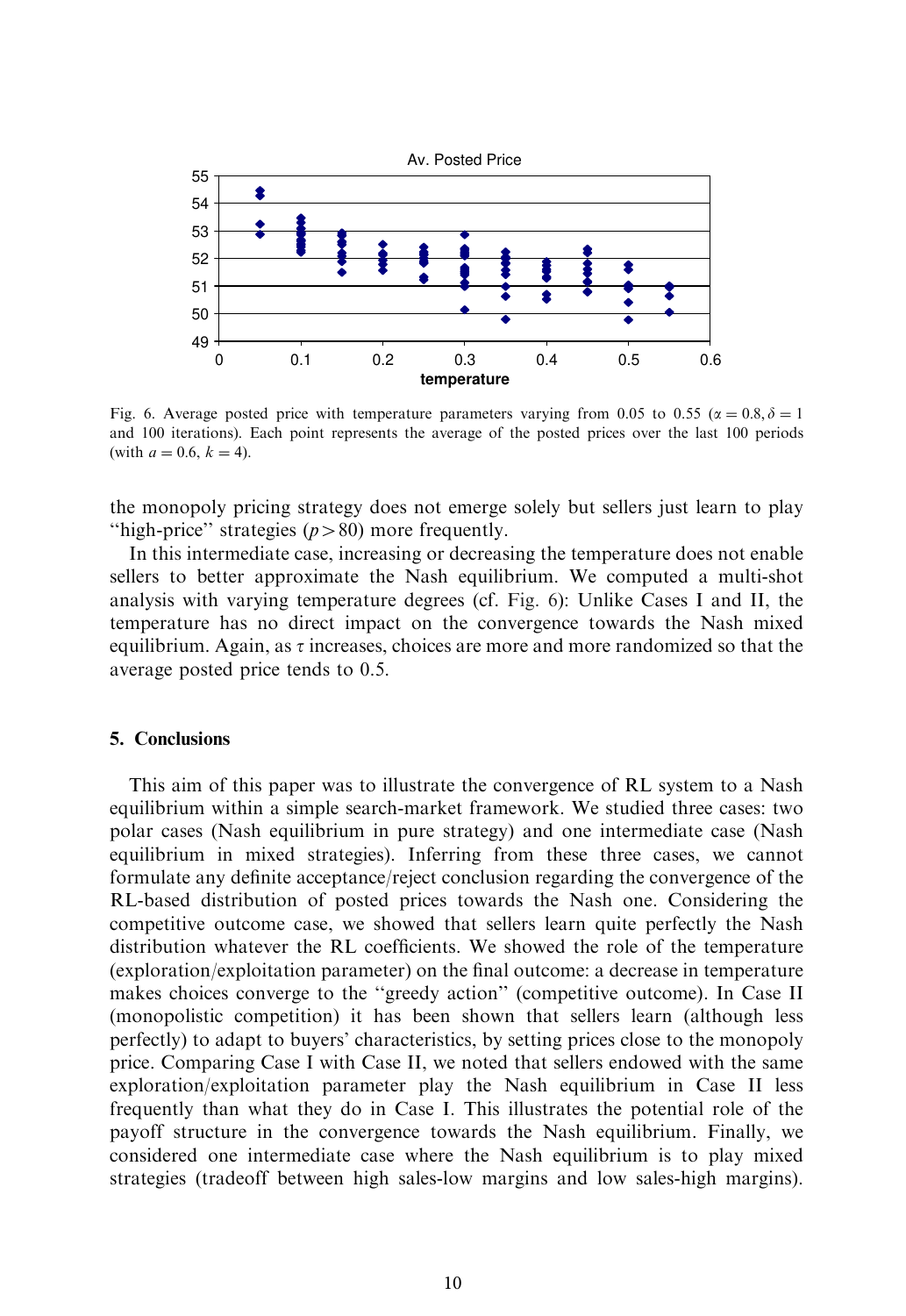<span id="page-11-0"></span>We showed that, whatever the temperature coefficient, sellers were not able to learn such refined pricing strategies. Hence, the system does not converge to the Nash equilibrium. Such a conclusion confirms [\[10\]](#page-12-0). In Ref. [\[10\],](#page-12-0) it has been shown that in normal form games with a unique mixed strategy equilibrium, reinforcement learning, of the type used in [1], does not converge to this type of equilibrium. Moreover, the expected motion of reinforcement learning is given by the evolutionary replicator dynamics and so inherits from the same stability properties. This failure can be analyzed as a coordination problem: to implement such refined strategies, sellers would need (i) to anticipate buyers' behaviors first and then (ii) to anticipate the strategies of other sellers. The first requirement is imperfectly filled: comparing the three situations sketched in this article, we see that sellers learn to adapt to various buyers' behaviors over time despite their initial ignorance. The second requirement is hard to achieve as no communication, neither direct nor indirect, through e.g. imitation is possible.

This finally leads us to a double conclusion: on the one hand, sellers are able to guess an approximate Nash equilibrium in the two polar cases but not in the intermediate one. On the other hand, even if, they are not able to implement a Nash pricing strategy, sellers are able to indirectly infer the characteristics of buyers' behaviors so that the learned distribution of prices self-adjusts to variations in buyers' characteristics. Even if the Nash and the learned distribution of posted prices are different, future work is needed to precisely study the impact of *a* and *k* on the characteristics (mean, average) of the price distribution. Another interesting extension would be use alternative learning algorithms (imitation of most successful sellers, refined learning algorithm such as a one-parameter self-tuning EWA, see Ref. [\[9\]](#page-12-0)).

#### Acknowledgements

We are grateful to the participants of the First Bonzenfreies Conference on Market Dynamics and Quantitative Economics (Alessandria, September 2004, 9 and 10th) and of the 2nd ELICCIR Workshop (Grenoble, September 2004, 13 and 14th) for their remarks and comments. This paper has partially benefited from the support of the Program ''Complex systems in Social Sciences'' of the French National Center for Scientific Research (CNRS).

#### References

- [1] I. Erev, A.E. Roth, Predicting how people play games: reinforcement learning in experimental games with unique, mixed strategy equilibria, Am. Economic Rev. 88 (1998) 848–881.
- [2] A.M. Bell, Reinforcement learning rules in a repeated game, Computat. Econ. (2001) 89–111.
- [3] A.P. Kirman, N.J. Vriend, Evolving market structure: an ACE model of price dispersion and loyalty, J. Econ. Dynam. Control 25 (2001) 459–502.
- [4] T. Brenner, A behavioural learning approach to the dynamics of prices, Computat. Econ. 19 (2002) 67–94.